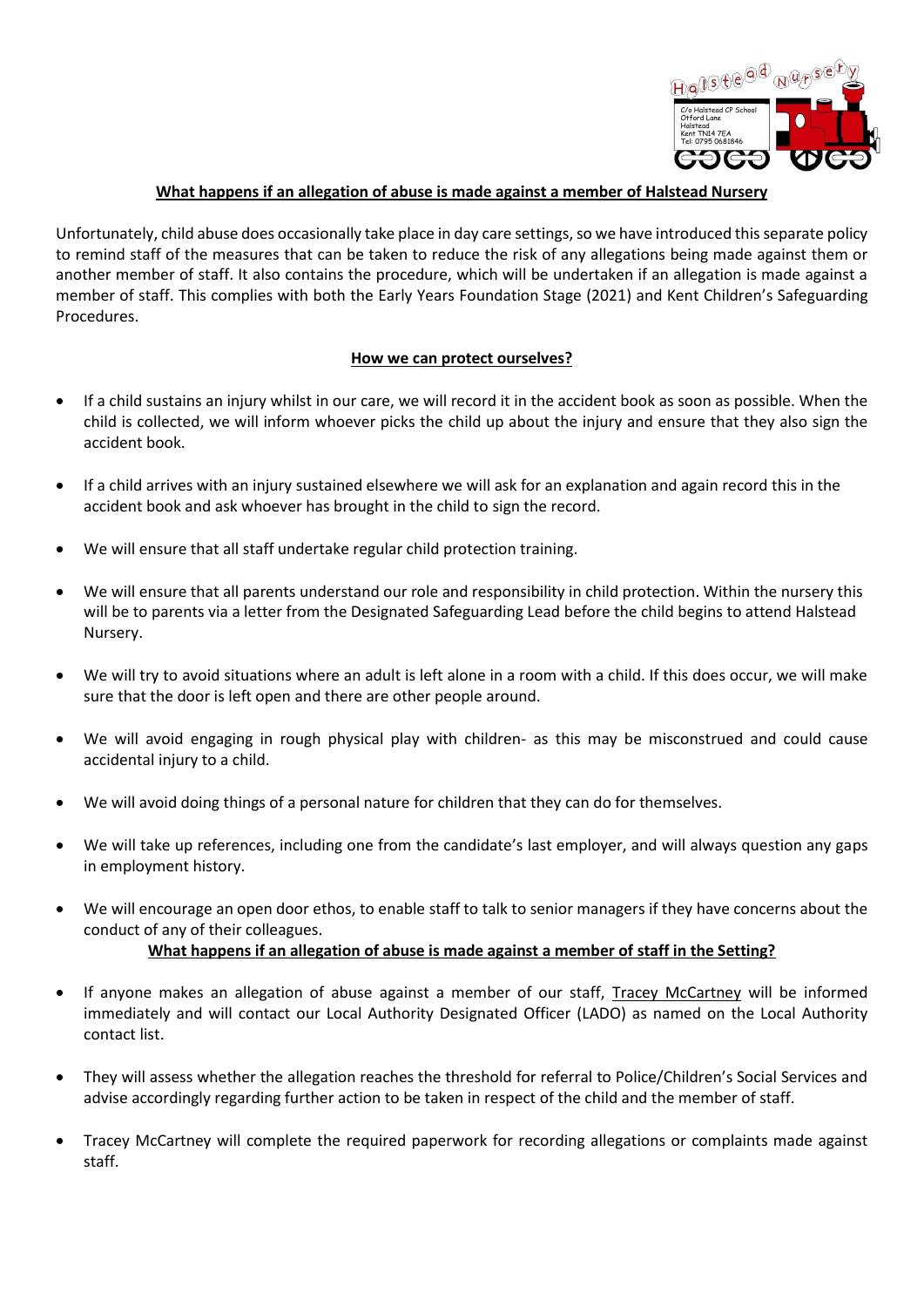- Tracey McCartney will not discuss the allegation with the member of staff concerned, unless advised to do so by Children's Social Services.
- **All staff need to be aware that it is a disciplinary offence not to report concerns about the conduct of a colleague that could place a child at risk. When in doubt – consult.**
- If Children's Social Services and/or the police decide to carry out an investigation, **it may be possible that we will be advised to suspend the member of staff, whilst enquiries are carried out.** Halstead Nursery could also invoke their disciplinary procedure.
- We will not carry out an investigation ourselves **unless** Children's Social Services and the Police decide it is not necessary for them to do so. We understand that Ofsted may wish to undertake further investigations in some circumstances.

**Always remember;**

*The welfare of the child is Paramount*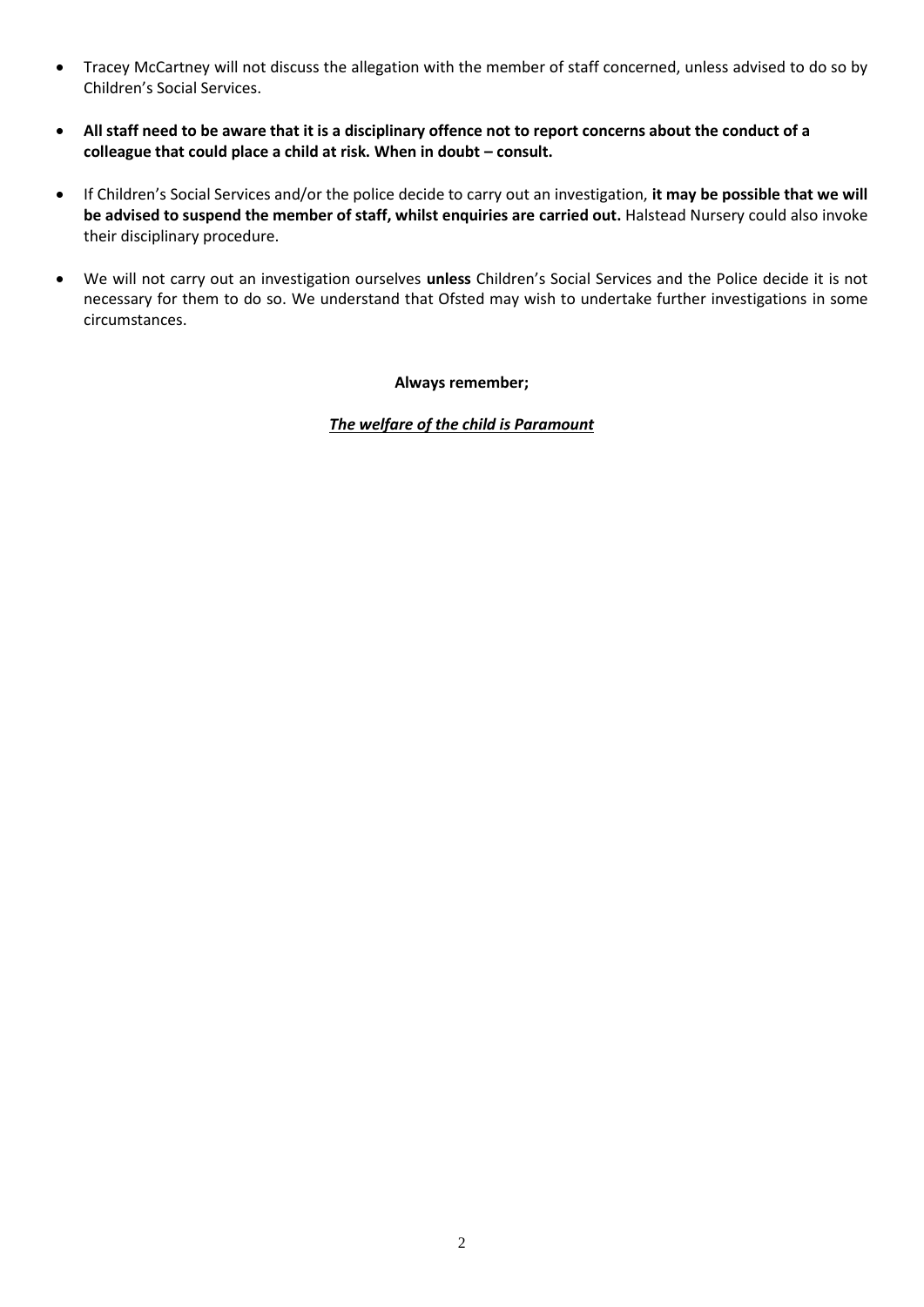### **Guidance for managers completing Checklist for handling and recording allegations or complaints of abuse made against a member of staff regarding a child/children in their care.**

- 1. Record the name and position of member of staff against whom the allegation or complaint has been made.
- 2. Verbal complaints should be backed up in writing by the complainant if appropriate; some may require immediate action that does not allow time for this to happen.
- 3. It is important to identify who made the complaint and whether it was received first hand or is a concern that is passed on from somebody else. If this is the case it is better that you receive the information first hand. If a parent, carer or a member of staff at Halstead Nursery makes a complaint against you it must be passed immediately to your line manager.
- 4. Record the full name, age and date of birth of the child.
- 5. The address recorded should be the address at which the child lives with the main carer.
- 6. If there are one or more alleged incidents, be specific as possible about dates that they are alleged to have happened.
- 7. Check the attendance register/ diary of work to see if the child was present/seen on that day and the shift patterns of the staff member involved to see if they were working at that time. This will confirm the likelihood of the incident having taken place.
- 8. If you have received the complaint in writing attach it to the checklist. You can then summarise it on the form.
- 9. Any other information should be factual. It will be helpful if you can confirm things such as the level of contact that the staff member has with the child and any other minor concerns that may have been raised previously. **Do not attempt to investigate the complaint yourself unless the LADO has handed back this responsibility to the employer.**
- 10. Remember that if an allegation of abuse is made against a member of our staff you must inform the *(name of designated person)* who will contact the LADO for further advice.
- 11. **Ofsted must be informed** if an allegation is made against a member of our staff, even if the LADO decides no further action is required. Ofsted may do their own investigation to ensure that registration requirements are being met.
- 12. Make a note of any actions the LADO or Ofsted advise you to take and the date or times at which you implemented them.
- **13. If the allegation is against Tracey McCartney then you should speak to Michelle Hughes, Chairperson who will follow the procedures above.**